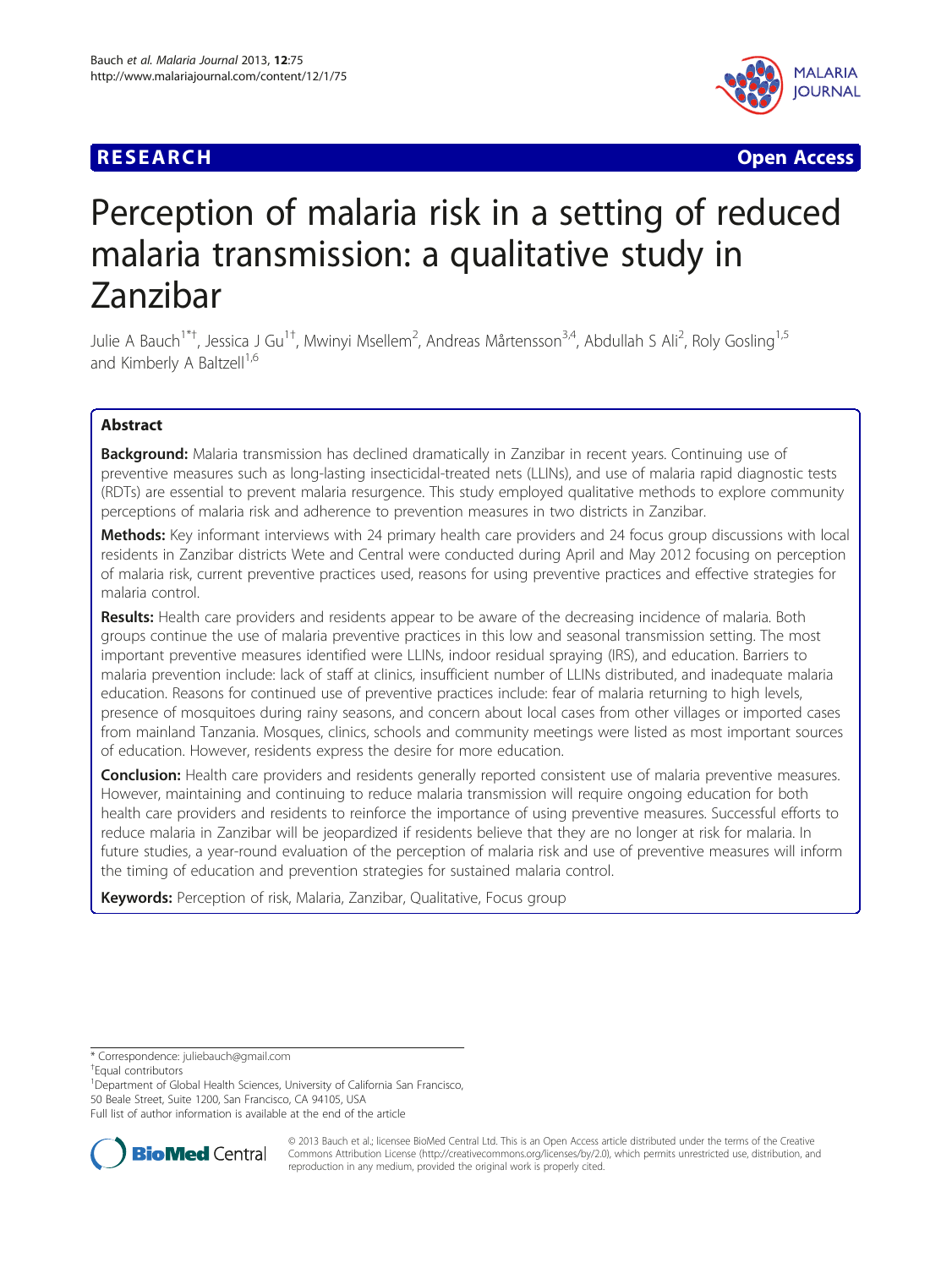## Background

Malaria transmission has declined significantly in Zanzibar, from 35-40% prevalence in 1995 to less than 2% in 2010 [[1\]](#page-8-0). Currently Zanzibar is working towards an elimination goal on both Unguja and Pemba islands [[1\]](#page-8-0). Historically, Zanzibar has come close to achieving elimination, however, due to a complex interplay of factors including the relaxation of vector control measures, malaria resurged and the last attempt at elimination was in the 1980s [[1\]](#page-8-0).

Importantly, Zanzibar has the characteristics of a preelimination country: it is at the margins of a malariaendemic region (East Africa), transmission has been reduced and incidence is low [\[2](#page-8-0)]. To maintain current gains in malaria reduction, the continued use of preventive measures are necessary. In 2009 in Zanzibar, 96% of surveyed individuals identified at least one malaria preventive measure [[3\]](#page-8-0). Eighty-eight percent of households own at least one mosquito net [[2\]](#page-8-0). However, use of insecticide-treated nets (ITNs) or long-lasting insecticidal nets (LLINs) ranges widely across districts in Unguja and Pemba [\[1](#page-8-0)]. The 2010 Demographic and Health Survey showed 65.9% of children under five years of age and 64.1% of pregnant women sleep underneath an ITN [[2\]](#page-8-0). These numbers indicate a three-fold increase from the 2004–05 survey [\[4](#page-9-0)]. In spite of recent improvements in bed net use, further studies are needed to understand reasons a third of children under five years of age and pregnant women are not using bed nets [\[2](#page-8-0)].

Current indoor residual spraying (IRS) coverage in Zanzibar is high with over 85% of targeted households receiving IRS treatment [[5\]](#page-9-0). Recently the strategy for IRS use in Zanzibar has changed from universal coverage to targeted spraying. However, a study on IRS use in rural villages of Mozambique found many residents refused to participate in IRS when malaria transmission was perceived to be low. Additionally, the purpose of IRS was unclear to both accepting and non-accepting households [[6\]](#page-9-0).

Social and cultural factors, although less directly studied, are also important determinants to net usage and adherence to other preventive behaviour. Men are not targeted for interventions although in some contexts they are at elevated risk for malaria. For instance, men in Vanuatu and Solomon Islands are more active outdoors during evening hours, which puts them at risk [[7,8\]](#page-9-0). Additionally, financial constraints are cited as a limitation for net ownership [\[9,10](#page-9-0)].

Decision-making around malaria prevention involves multiple sources of input [[11](#page-9-0),[12](#page-9-0)]. In Zanzibar, health care and health education is available through public and private health facilities, local privately owned dispensaries, and traditional healers [[12](#page-9-0)]. To ensure compliance with malaria prevention strategies, it is necessary

to understand how and where residents are receiving information on this topic.

As the burden of malaria decreases in Zanzibar, it will be increasingly important to understand residents' perception of continuing preventive measures to avoid "elimination fatigue" [[1\]](#page-8-0).

The aim of this study was to describe community and health care providers perception of malaria risk, reasons for adherence and non-adherence to malaria preventive practices and to identify effective communication strategies and educational information used to encourage malaria prevention in a setting of low malaria transmission.

## **Methods**

#### Study population and study sites

This qualitative study was conducted in two districts in Zanzibar. The study population for both the focus groups and key informant interviews was drawn from six villages and primary health care facilities in each Wete and Central districts on Pemba and Unguja islands, respectively. Malaria prevalence in 2008 was 0.1-0.2% in Central District and 0.6-2.5% in Wete [[1](#page-8-0)]. These districts were chosen based on a recent increase in reported malaria cases [[13](#page-9-0)]. These districts are also considered representative of their respective islands based on a recent modest increase of malaria prevalence. A total of 12 villages and 12 primary health care facilities were included in the study. Villages in Central District included; Uzini, Mwera, Pongwe, Tunguu, Charawe, and Umbuji. Villages in Wete District included; Mzambarauni, Pandani, Ukunjwi, Kiuyu Minungwini, Kangagani, and Ole.

Key informants were identified in collaboration with Zanzibar Malaria Control Programme (ZMCP) and district health officers. The study team visited identified facilities and briefly explained the purpose and objectives of the study. Key informants included clinical officers, nurses and medical assistants to capture the range of health care providers interacting with patients.

Focus group discussions were conducted with men and women in villages adjacent to the primary health care facilities. Eligible participants for focus groups included residents in Central or Wete Districts, aged 18 years and older, and willing to provide informed consent for participation. Researchers verified eligibility and chose participants to represent different demographics in the village.

## Procedures

The study used a semi-structured interview guide for key informant interviews and focus group discussions. Additionally, observation of malaria prevention messages posted in primary health care facilities and surrounding villages was carried out to assess information given to local residents about malaria.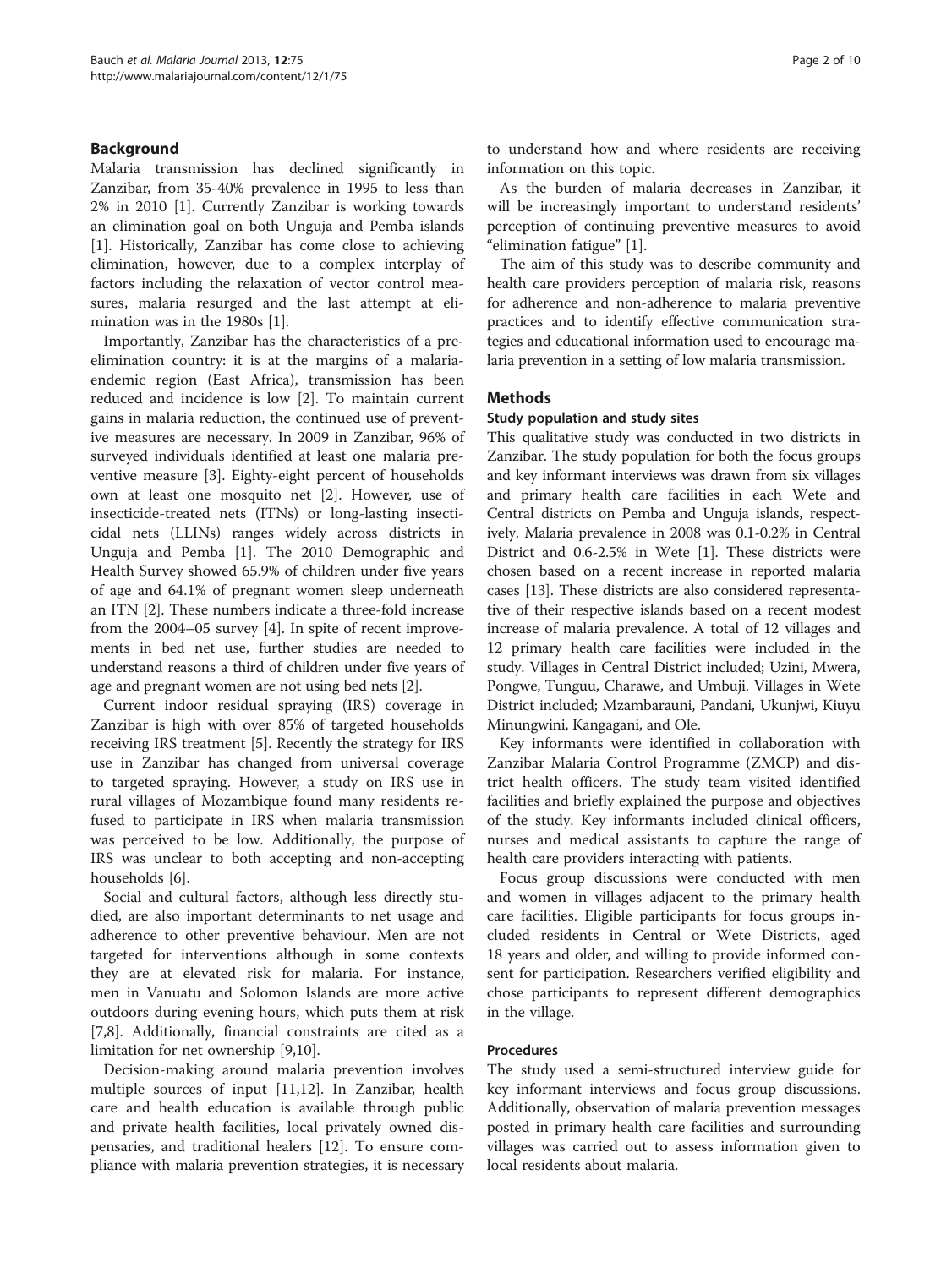## Data collection

Interviews and focus group discussions were conducted during a six-week period in the rainy season, April to May 2012, which historically coincides with the yearly peak malaria transmission period in Zanzibar.

Focus group discussions explored residents' perceptions of malaria risk, preventive practices used (i e, bed net use, IRS, and biomedical treatment of febrile illness), factors influencing adherence (i e, persons who influence healthseeking behaviour, effects of health messages and campaigns), and health communication strategies.

The key informant interviews explored health care providers' perceptions of malaria risk, current preventive practices used by residents from the surrounding villages, current resident perceptions of malaria risk, and efficacy of health messages in the communities. Perspectives from health care providers were compared to that of residents in the community for congruency.

Focus group discussions were conducted in the villages at a location and time convenient for the residents. Focus groups were separated by gender. Key informant interviews were conducted in a private setting at primary health care facilities. Interviews and discussions ranged from 30 to 60 minutes. Each interview or discussion was conducted in Kiswahili by a translator and by a researcher. The interviews were audio recorded, and handwritten notes were taken to supplement recordings.

Observations of clinic equipment and educational posters were made in primary health care facilities and in the village environments to provide context to the qualitative information gathered in key informant interviews and focus groups. These observations included informal conversations with the health care providers and site tours.

#### Data analysis

The audio recordings were transcribed and translated to English by a bilingual Kiswahili-English Ministry of Health staff member. Data were imported into Dedoose ™ qualitative analysis software. Open in vivo coding, based on thematic content analysis was carried out by two researchers to identify major themes. Themes were compared and consensus was reached for each theme.

#### Ethical considerations

This study was approved by the Zanzibar Medical Research and Ethics Committee and the University of California, San Francisco Committee on Human Research. All participants signed a written consent prior to participation in the study. No personal identifiers were recorded or transcribed. Participants were not paid in this study.

## Results

Interviews were conducted with 24 practicing health care providers and 24 focus groups were conducted with 134 residents of 12 villages in Central and Wete Districts.

Key informants included clinical officers, public health nurses, staff nurses, health orderlies and medical assistants. To maintain cultural sensitivity, focus groups were divided between men and women in each village. All participants were between the ages of 18 and 72.

The following major themes were identified (Table [1](#page-3-0)):

Theme 1 Health care providers and residents believe they are at risk for malaria, but expressed numerous barriers to care for protecting themselves Health care providers and residents reported that RDTs and ACTs are consistently available at primary health care facilities. However, health care providers listed barriers to care for their patients including lack of staff, and lack of laboratory equipment.

"Challenges. We have many of them. Our centre is big but we have very few staff. There is a lot of equipment in the lab we don't have." (HCP 1)

[Author's note: HCP indicates Health Care Provider] Residents stated an understanding of the importance of environmental sanitation for malaria prevention. They actively eliminate mosquito-breeding sites around houses, trees, and by removing standing water. However, they expressed a lack of equipment for cleaning the environment.

"The tools have decreased...the equipment to work, like rakes..." (R 10 - M)

[Author's note: R indicates Resident, M indicates Male, F indicates Female]

"There are a lot of challenges. Some understanding the importance, but others don't want to understand. You will tell them 'in this ditch there is dirty water and it's dangerous. Clean your environment.' But in a week you follow up and it's like they didn't understand what you meant. And this is a challenge." (HCP 25)

> Residents and health care providers reported the existence of village health committees. The health committees consist of village members and local health care providers. Residents stated that inactive and under-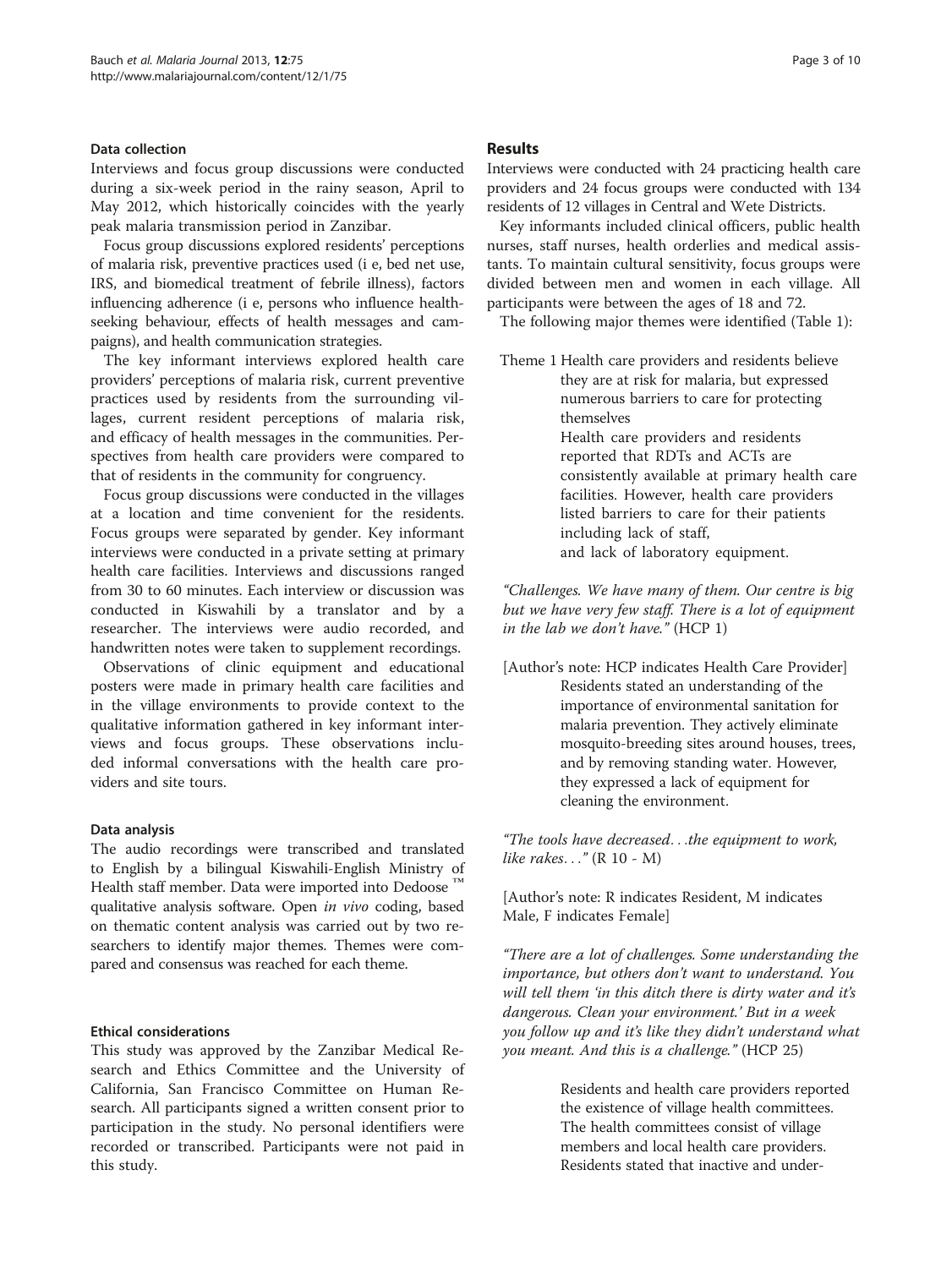#### <span id="page-3-0"></span>Table 1 Major result themes

- that people can get malaria, and that malaria rates will rise if preventive measures are not used.
- **Theme 4** People currently use malaria preventive methods, and perceive that they are useful to prevent malaria.

informed health committees prevent them from receiving better information on malaria prevention methods. Long-lasting insecticide treated nets were distributed throughout Zanzibar in March 2012. Rumours circulated that the new nets had caused serious side effects. Residents expressed that better informed and more active village health committees can improve information dissemination.

"People have been complaining...We haven't been given any instructions about using nets. Only after the effects showed were we told to wash the nets...others said to leave it outside for a time..."  $(R 12 - F)$ 

"The way to get rid of malaria completely is to increase the services that we have right now, to make them better. The health committee in the village needs to be given resources to move forward, they need to get more education to improve those who are giving education."  $(R 9 - M)$ 

> Health care providers express the desire to educate patients on malaria, but express time restraints as a barrier. Health care providers also expressed that they need more frequent training on malaria in order to better teach the local community.

"I see it's not good. For now it's really difficult. You yourself, you have to be the doctor, give the shots, give the medicine, take care of the women the children, and give counselling for family planning." (HCP 12)

"The easiest way is for us to get education, to get refresher course... to give us the education then we can give it to the people in the community." (HCP 12)

Theme 2 Residents believe education is critical in malaria prevention. Mosques, clinics, schools and community meetings provide education. However, residents consistently express desire for more education

Zanzibar residents and health care providers discussed the importance of multiple strategies in disseminating health education. Current education strategies include the use of mosques, clinics, schools and community meetings to distribute health information. Residents have also heard malaria health messages through radio or television. However, the education methods most preferred by residents are group meetings or seminars.

"These meetings are the best ways...because education will reach faster...those who come here [clinic] are those who are sick. We need to reach even those who are not sick, therefore doing meetings outside are better." (HCP 14)

"... we need all kinds of education because education will take us out of the darkness." (R 3 - M)

> Residents and health care providers differed on their opinion on the effectiveness of mass media campaigns. Some residents described radio, television and posters as important health messaging routes, while others preferred theatre presentations.

"To bring it [education] through TV is easy to spread to those who go watch...and there are those who don't know how to read... There can be education through the radio, but some don't listen to the radio."  $(R 9 - F)$ 

"All three ways are good but it is on each person's time. I can read the newspaper, you read, you watch TV and I don't, that person listens to the radio and another doesn't listen. It is important to have education available through village meetings so that we can get the training. Although there will be some cost to it...but if you give a person something of quality, he will take it and it will stay in his head."  $(R 4 - M)$ 

"A good way - I have seen people understand - is to do theatre...if a person has fever what is it like, what should he do, so that they will know that it is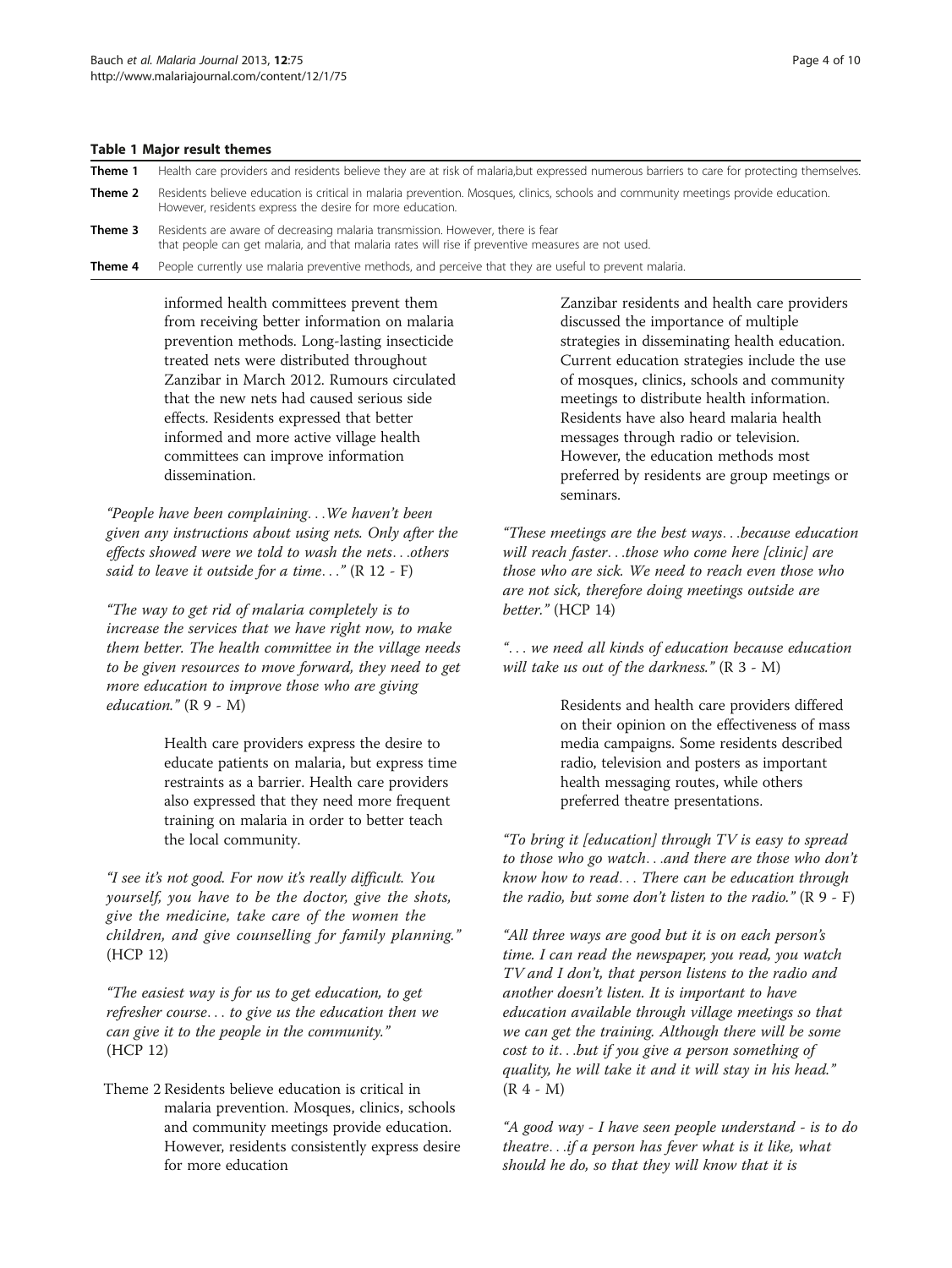dangerous. If you show with theatre they will understand very much...role play will teach a lot." (HCP 17)

> Residents expressed a desire for education before net distribution or IRS distribution campaigns in order to improve understanding and use of prevention methods.

"Just health education, then net.... health education about malaria...health education first and then the nets." (HCP 1)

"Bring the malaria education, very few got it the day they did spraying. Some shehias (Author note: shehia is the general name for a village in Zanzibar) had education...that came with the spraying...to finish this issue completely, they who have the purpose of giving education, they should come to remind us."  $(R 6 - F)$ 

> School-based health education is expressed as an important way to educate children about malaria. As fewer children are experiencing malaria in Zanzibar, there is concern that children may not have the memory of malaria to continue use of preventive methods. Health care providers and residents emphasize the need to educate children about malaria.

"Children are supervised by their parents, so father and mother should use prevention strategies and explain to children the danger of the disease and to make sure that they stay in the net to avoid mosquito bite...so by the time they have grown they have received education. Maybe in school also, school children can get education...to prevent malaria." (HCP 19)

> Zanzibar residents receive malaria prevention education periodically, but are concerned if they do not receive education frequently they will forget. As all participants in this study were over the age of 18, they have experienced the rise and fall of malaria transmission in Zanzibar in recent years.

"First is education...the most basic thing is to give education once in a while, so that it can continue...because today you give education and after a year you have to continue with education again and again." (HCP 13)

According to the study participants, without education to the community, acceptance and use of prevention methods may decline.

"People are not getting enough education, which leads to people not agreeing to have their houses sprayed, this is a lack of education...a lack of education is related to malaria being present." (R 12 - F)

"We need to educate people to understand that malaria is still present. Not to take the idea that there is no malaria. Even if you test someone negative, if they say there isn't anything it means they already forgot. Therefore we need to tell them that malaria is still present, and we need to educate our patients...to continue to prevent malaria, to cover ourselves with our nets, to have anyone with fever come to the hospital to get tested." (HCP 4)

> In areas where the health committee is not active, residents request more health committee involvement. In addition to radio, television, and posters, residents also feel that health committees are important avenues for malaria education. However, residents expressed concern that information provided to health committee members was not being delivered to the community.

"A good way is to come together like this, to have meetings or group seminars." (R 9 - M)

"I agree with shehia that education is not enough...it is the leaders of that committee who are often getting the education and not the community... Now I am saying that it is the leaders of the committee who are getting the education, and each leader is understanding on a different level. ...the leaders are important to get education because they are elected from the people. But in addition to this the education must reach the community."  $(R 5 - M)$ 

Theme 3 Residents are aware of decreasing malaria transmission. However, there is fear that people can get malaria, and that malaria transmission will rise if preventive measures are not used Residents believe that malaria levels used to be high five years ago, and much higher 10 years ago, but are now much lower. They attributed some of the decline to use of bed nets, better anti-malarial medications, and IRS. However, some residents expressed concern that immunity to malaria has also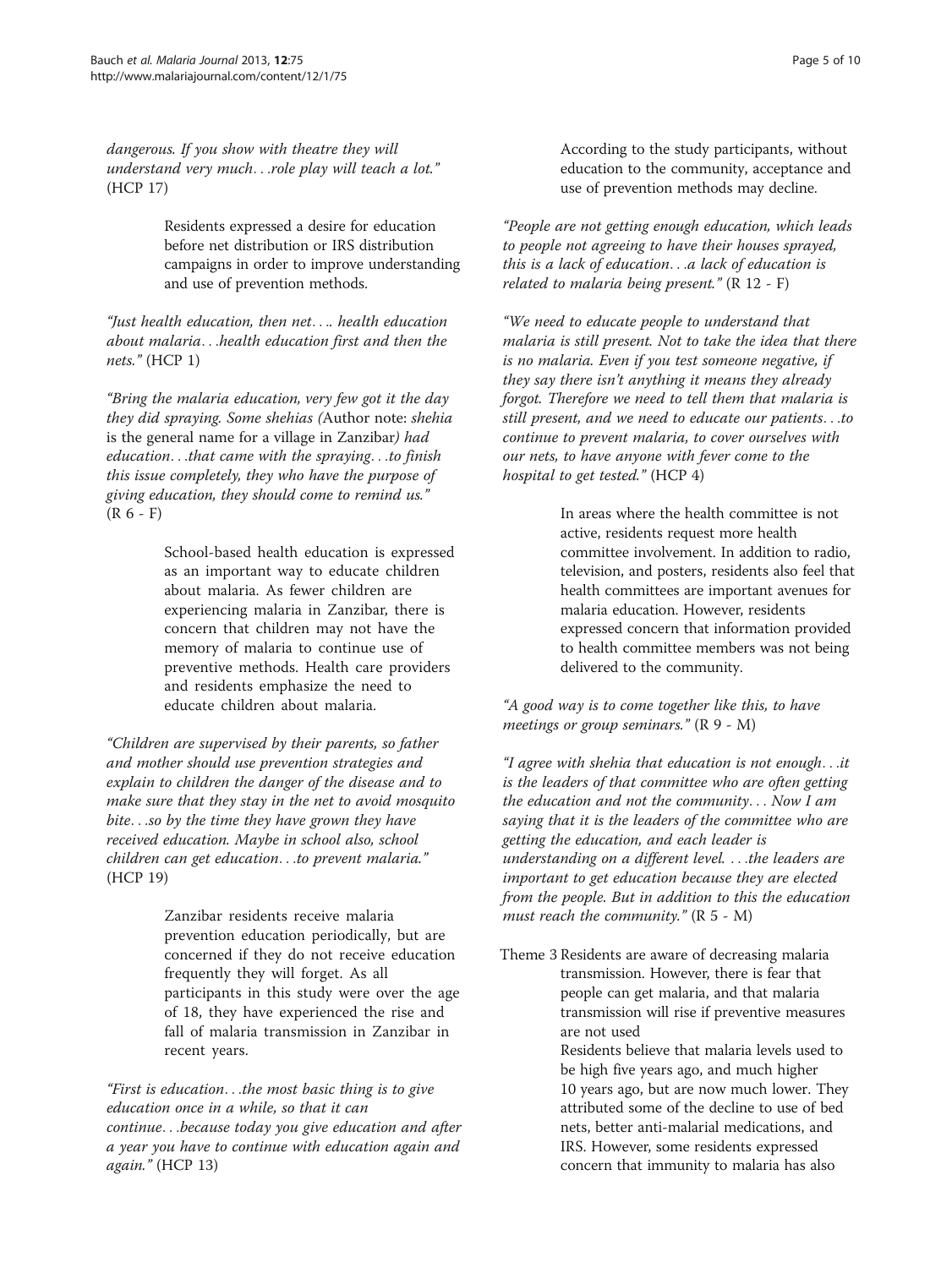declined, leaving them at greater risk of malaria should it resurge.

"Malaria, to say the truth, has decreased by 90%, since using nets." (R 8 - M)

"It was high before, not so high a few years back, but 10 years ago."  $(R \ 3 - F)$ 

"From 10 years ago it has gone down.... from five years ago, somewhat." (HCP 4)

> Even though residents and health care providers believe malaria is lower now, they think that it is still possible to get malaria.

"It is possible to get [malaria] because we have no certainty that malaria is completely gone." (HCP 18)

> Significant fear persists for getting malaria and for malaria levels to rise again. Although malaria cases are less frequent, residents and health care providers are aware when they occur in a community. Residents understand that every malaria case presents the possibility of getting malaria and the potential rise in malaria transmission again.

"We're afraid because it has killed. Malaria has killed  $a$  lot." (R 10 - F)

"Myself I am afraid. Even though there is no malaria like other years, I am afraid even a little because now we have no immunity." (HCP 19)

"We fear malaria because it will rise up again to how it was before." (HCP 21)

"We know that this problem is decreasing and is leaving, but it is possible that it will come up again. Therefore, it is important to stay in the condition to be afraid and to use nets." (HCP 20)

> Health care providers and residents believe travellers pose a threat for continued malaria transmission. Residents and health care providers were asked to describe the differences in malaria transmission between Zanzibar and mainland Tanzania. Both residents and health care providers perceive that malaria transmission is higher in mainland Tanzania than in Zanzibar. There is concern that travellers from mainland Tanzania are bringing malaria to Zanzibar.

Within Zanzibar, there is concern that villages with higher reported cases of malaria incidence may spread malaria to other villages.

"There are a lot of things, maybe transfer in transfer out maybe because our neighbour has no project like us. Maybe from Tanga mainland...we have a lot of fishers...so malaria comes. Other travellers may transfer in the same country to and from Zanzibar, maybe Dar es Salaam. Also malaria is not finished in Pemba, still we have but in low amounts. If one stays in Wete and then goes to rural areas with malaria, so malaria in the rural area will remain, this is the problem also." (HCP 19)

"They are afraid that it will come again, because there are other shehias that still have malaria." (HCP 24)

> There are differing opinions on whether travellers use bed nets and other prevention methods while travelling. Some travellers are reported to carry nets with them when travelling. Residents suggested possible testing for those entering Zanzibar to ensure that infection is not being imported from elsewhere.

"Because people are coming and going every day now, maybe people don't use nets so malaria will come again I think." (HCP 19)

"We need to enter from one way only and we need to get tested whether we like it or not. The government must put this on its agenda because we can finish malaria. .... I think it will be an easy way to ensure that someone has come but they don't have malaria."  $(R 4 - M)$ 

Theme 4 People currently use malaria preventive methods, and perceive that they are useful to prevent malaria Residents and health care providers were asked to describe current prevention methods that they use to prevent malaria. Residents state that using bed nets, receiving IRS every year, and doing environmental sanitation have worked in reducing malaria transmission.

"A good way is to use nets, to agree to spraying, to clean the environment and get rid of standing water to take away mosquito breeding sites." (HCP 23)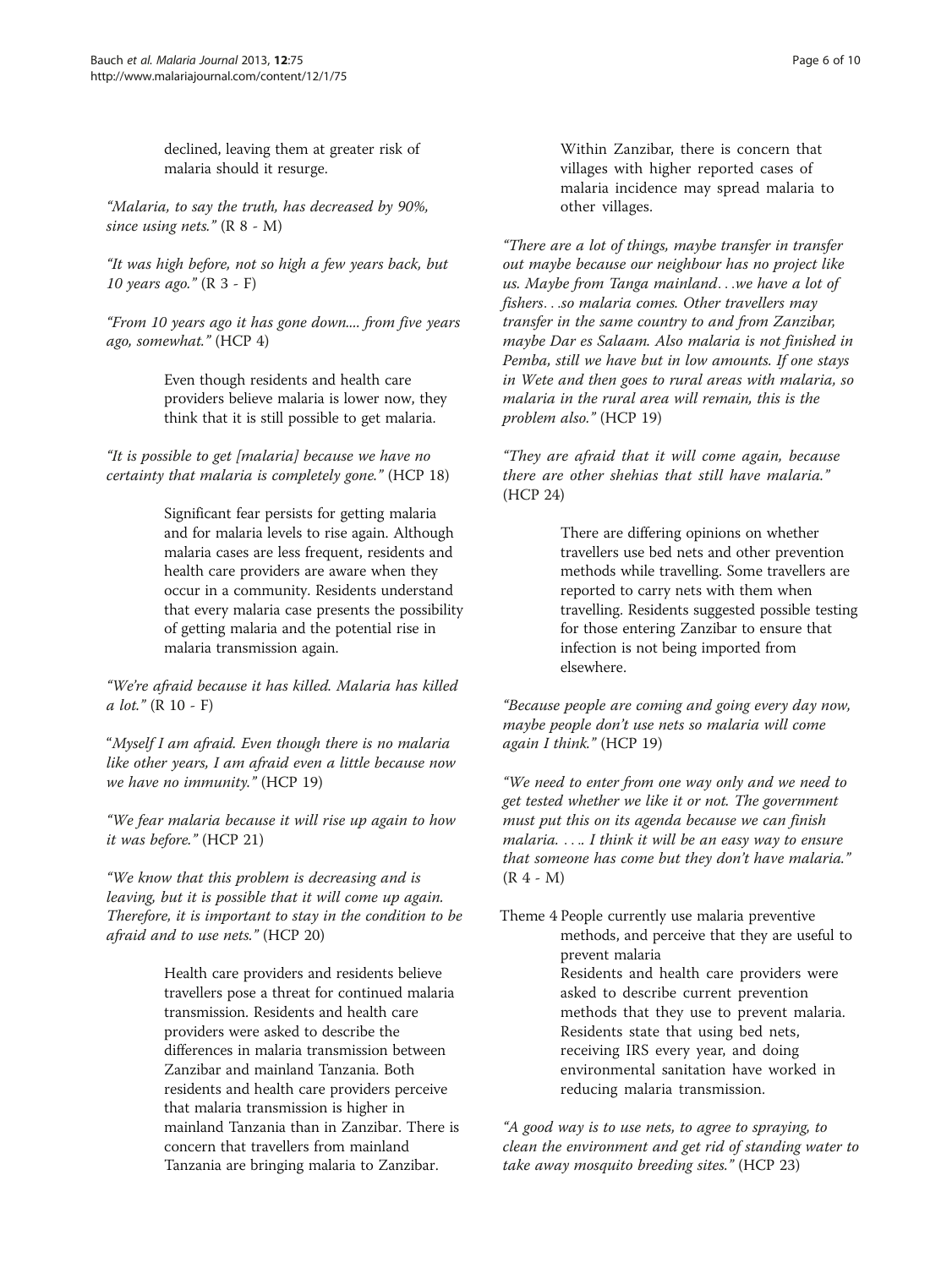"It is possible for malaria to happen, we believe in nets, education, sanitation, that which we have been hearing. But if we were to cover our ears, malaria will come. If we do not use nets, don't clean...mosquitoes will breed." (R 3 - F)

> However, they state that the number of nets distributed is insufficient. The maximum number of nets distributed per family is three. Most families are large and cannot place each family member under a distributed net. Therefore, parents choose to place children under the nets and the adults sleep without nets.

"We need to get more nets because in the family, some even use kangas (Author note: kanga is a cloth used for clothing and to carry infants currently costing approximately \$1 USD) as nets to cover themselves. We need to distribute to all." (HCP 7)

"We have received nets but not enough because for families of five or four they got two [nets], families of 10 they got three, now you find others that haven't received them." (R 2 - M)

"The children sleep under the nets, father and mother sleep outside of the net." (R 10 - M)

> Additionally, residents express that purchasing a net is unrealistic for their budget. Cost for an ITN or LLIN in Zanzibar is currently approximately \$4-6 USD. Large families with many children state that they cannot afford to purchase enough nets for the entire family.

"Some will buy...but you need to have the ability to buy a net. It requires the ability to buy for 12 children, it is not something easy." (R 9 - M)

> Residents have heard rumours that the distributed nets were harmful. However, through conversations with village leaders and radio announcements, these rumours have been dispelled and residents believe that nets continue to be useful in malaria prevention. Residents suggest that the rumours were started by private bed net companies to sway people to purchase nets instead of using the free, distributed nets.

"People died, people felt sick, people were itching, but the Ministry of Health sat together and found the

answer that this rumour was disproven because in every shehia there was not a single report from a hospital in Zanzibar or in Pemba that anyone had gotten side effects from the nets." (R 4 - M)

"We haven't heard of it, we only heard rumours but we don't know if it is for business or what..."  $(R 7 - F)$ 

When specifically asked about heat-related issues and net use, residents express that increased heat plays a role in inconsistent use of nets. Furthermore, residents report inconsistent use of nets in the dry season when there are fewer mosquitoes.

"A big percent of people are not using, because it causes heat." (HCP 24)

"We use it...when there are mosquitoes we use it, maybe unless it is hot."  $(R 8 - F)$ 

"If mosquitoes are not present, to say the truth we don't like to use the nets because of the heat. But when mosquitoes are around we do our best with it."  $(R 8 - F)$ 

> Finally, residents believe that IRS contributes to the control of malaria. Zanzibar now uses targeted spraying in hotspot areas. A hotspot is defined as an area experiencing a two-fold or higher increase in malaria incidence from the previous week (per communication with Zanzibar Malaria Control Programme). However, few residents understand the purpose of targeted spraying in selected villages, and are concerned about malaria transmission in their village. In non-hotspot areas, residents are requesting that IRS remains consistent throughout the villages. Furthermore, residents feel that spraying more than once a year is necessary for the continued control of malaria.

"This time the work only went to some of the shehias and still now we have not received it, because if you say to spray one shehia and not another, Anopheles is here and is there, but if we plan programmes we want to spray the whole of Zanzibar, this will help."  $(R 2 - M)$ 

"... increase the efforts of IRS, and to use the spray more often to get rid of [malaria] entirely. It should not be that they think malaria is low and then they stop. Therefore there needs to be more education,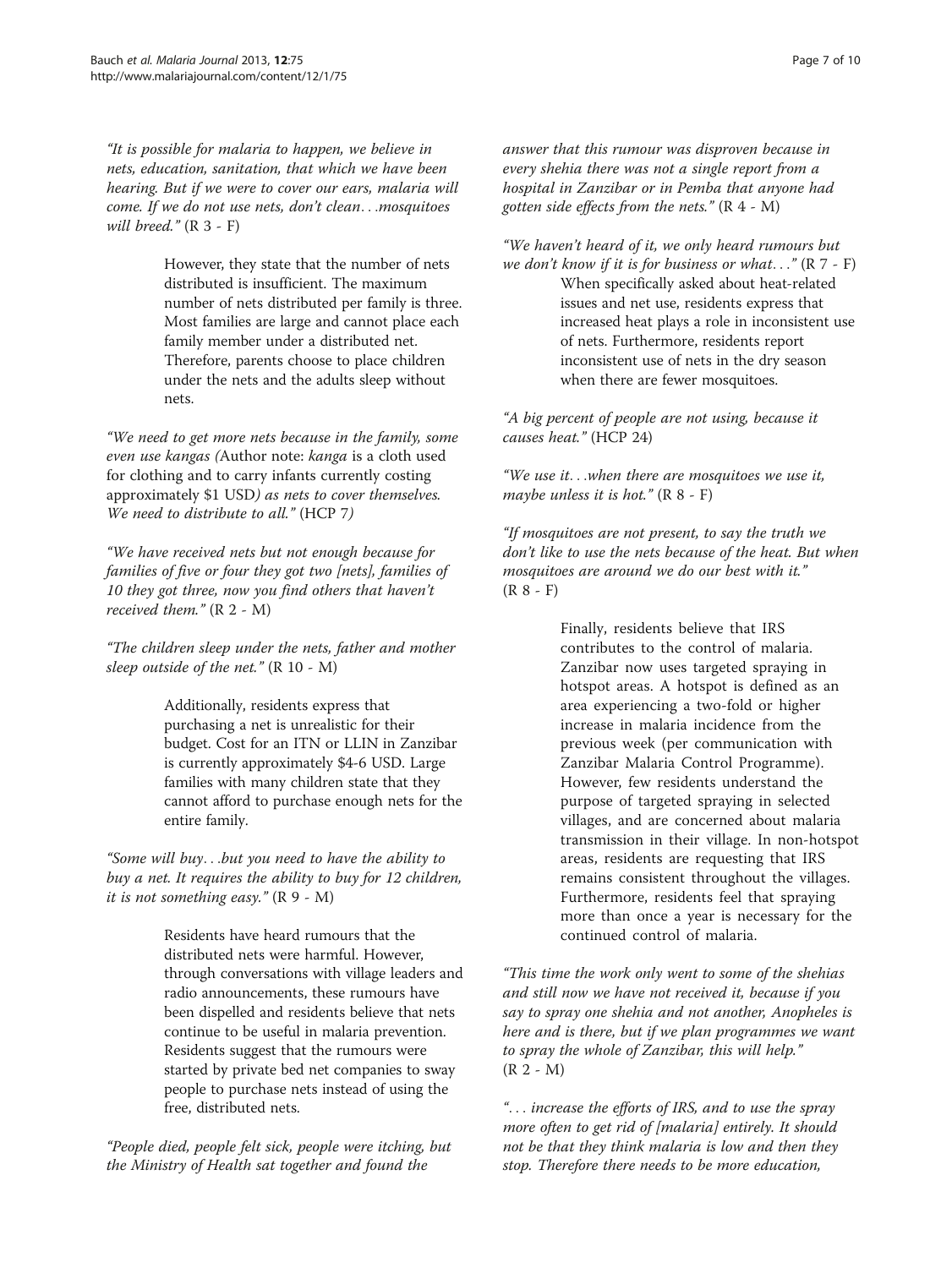and more spraying."  $(R 9 - M)$ 

"...We should increase spraying, spraying is done every six months meaning if we do it every three months we will get rid of malaria entirely." (R 6 - M)

## **Discussion**

This qualitative study in Zanzibar examined the perception of current malaria risk in health care providers and residents who visit government primary health care facilities. Overall, both health care providers and residents believe that malaria transmission has decreased dramatically over the past 10 years. Importantly, both groups also believe that although transmission rates are lower, they are still at risk for contracting malaria. The fear of malaria and having transmission rates rise again drives residents to continue with preventive measures. These findings, plus four additional findings from this study could be useful in other settings where an improved understanding of malaria risk perception is needed to guide pre-elimination measures.

First, interviews with health care providers and residents reveal that public health facilities are perceived to be consistently stocked with RDTs and ACT free-of-charge. This finding is important as self-treatment without testing (via purchasing medication at private dispensaries) may contribute to development and spread of anti-malarial drug resistance [[12](#page-9-0)].

The majority of health care providers and residents report that public health care facilities are understaffed. Understaffed facilities can result in inadequate care given to residents. Health care providers interviewed feel that additional staff would benefit the health care facilities. Currently, staff members fulfil multiple roles in the health care facility, limiting the volume of patients seen and the quality of care given. Residents have long wait times at government health care facilities to see a health care provider, and often are not seen the day they arrive. Health care providers feel they do not have enough time to see all patients who present to the health care facilities. If there is not adequate time to see and teach each patient, the possibility of a patient disbelieving a negative malaria test increases. Lack of trust in malaria testing results may lead to self-treatment, increasing the risk for drug resistance, improper treatment of the true underlying disease and under reporting of true malaria cases.

Second, it is important that residents are continuing to receive malaria education that encourages the use of malaria prevention practices. Residents interviewed for this study are concerned that reducing education may lead to a reduction in the use of prevention methods. Health messaging and education from existing community gatherings were cited most often as the preferred

educational strategies. For example, mosques are frequent gathering places in this predominantly Muslim community. Health messaging through mosque loudspeakers and involving religious teachers in delivering health education was suggested by residents as an effective education technique.

Community meetings are routinely used to convey information in Zanzibar villages; therefore, taking advantage of this existing infrastructure may be an efficient way to deliver health messages. In this study, residents frequently cited community meetings led by health committees as the preferred method of receiving health education. Health committees exist in every village, where the village leader (Sheha) and local health care providers convene. Under the direction of Shehas and health care providers, correct health messages may reach a greater number of village residents. Education during net distribution campaigns strengthens the message of proper net use and proper net hanging. Active and informed health committees may be instrumental in dispelling rumours, such as bed nets are dangerous. Residents consistently suggest improving the quality of education that they received. Therefore, it is important to ensure that health care providers and health committee members are informed regularly on local malaria epidemiology and updated on preventive measures used.

Inserting malaria education into school curricula may be useful in this setting of low malaria transmission. Due to decreased malaria transmission rates, many Zanzibari children have not experienced malarial illness. Residents suggest that the best way to teach children to use malaria preventive measures is through formal health education at school.

Third, residents understand that malaria transmission rates are low, but still fear getting malaria. Harnessing the current 'malaria-is-still-present' perception is vital to strengthen adherence to prevention practices. Residents remember the history of malaria resurgence in Zanzibar and believe that relaxing preventive measures may lead to resurgence. Now that malaria transmission is reduced, it is important to remind residents that consistent use of preventive measures may ensure the past does not repeat itself. In general, residents and health care providers feel that the risk of malaria is higher in mainland Tanzania than in Zanzibar. Residents and health care providers have expressed concern about travellers bringing malaria from mainland Tanzania. Continued research on malaria transmission patterns is important to guide elimination efforts. Furthermore, malaria preventive measures are inconsistent for those who travel, according to study participants. Stressing the importance of travelling with personal nets is important to consider for malaria control on Zanzibar. Screening travellers in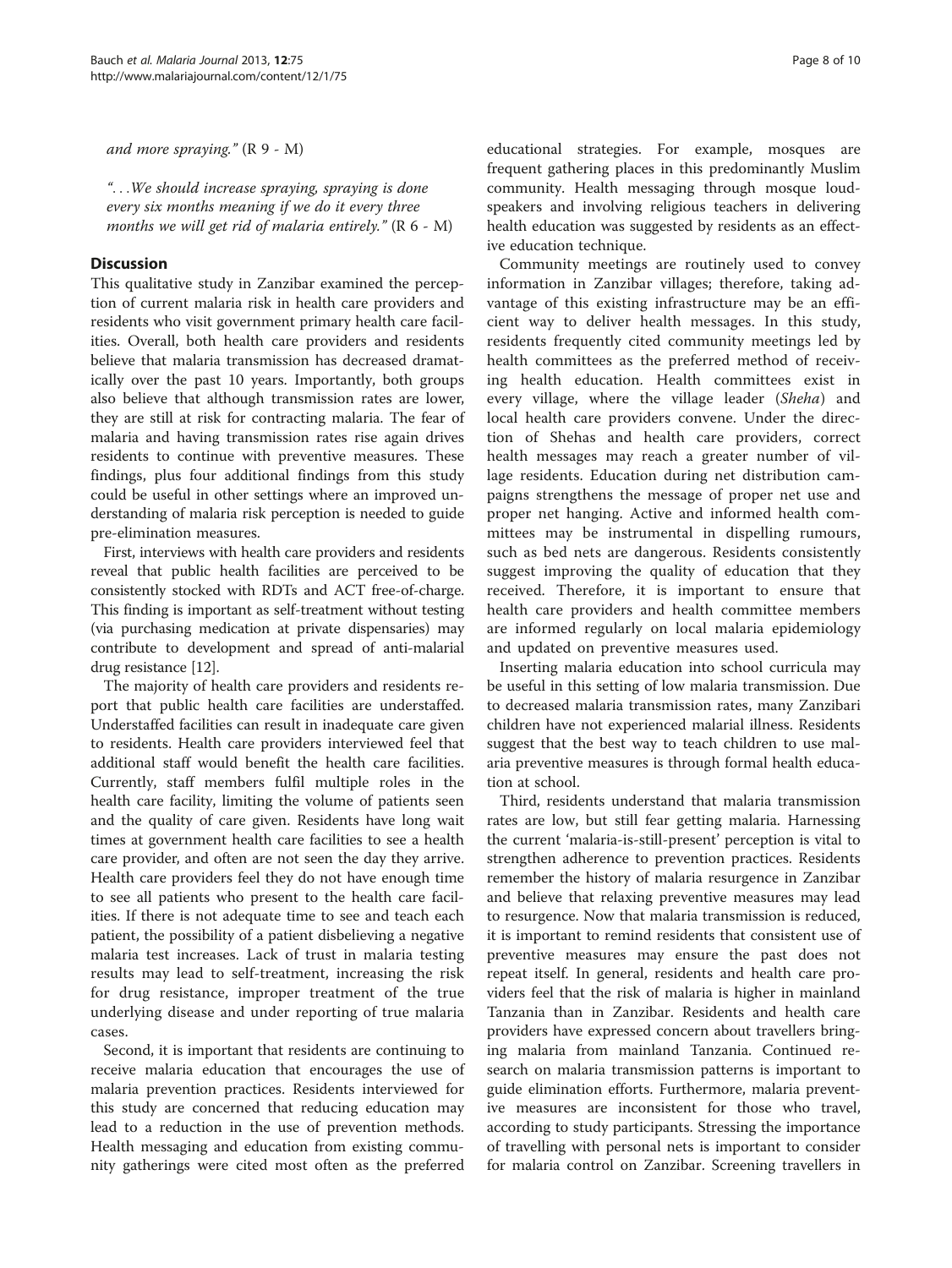<span id="page-8-0"></span>Zanzibar may be necessary in the future to avoid imported infections.

Finally, despite a recent net distribution in Zanzibar, residents consistently expressed that insufficient numbers of nets were distributed to large households. As reported above, residents find kangas more economical than LLINs, however, there seems to be a misunderstanding regarding the lack of protection provided by kangas. Additionally, as the children are primarily placed under the nets, adults are often left outside of nets and at risk for mosquito bites. Future net distributions should include universal coverage for all household members. Decreased immunity in adults will take on more public health significance as malaria transmission decreases, as adults will suffer from more serious disease when infected.

The issue of IRS was controversial among the study participants. Most residents in this study felt spraying an entire village is more effective than targeted IRS, the current strategy in Zanzibar. Island-wide IRS campaigns have now changed to become targeted IRS in villages where malaria rates have increased. As a result, some residents are concerned that malaria can increase in areas that do not receive IRS. Residents express a desire for consistent IRS in every village, instead of waiting for malaria to increase in order to receive IRS. With limited resources for malaria control, Zanzibar has chosen to move forward with targeted IRS. Therefore, information about targeted IRS and the implications of this strategy need to be clarified and disseminated to prevent misconceptions of the absence of IRS in selected villages.

Interestingly, men in focus groups often mentioned the issue of spending time outside after dusk. It is not uncommon for men to gather during the evening and night to talk, eat, and watch television. However, they mentioned that during this time they are not protected from mosquitoes, and know that they are exposed to mosquito bites. As a solution to this problem, they have requested the use of outdoor spraying, a strategy some residents remembered from the past. Looking forward, a culturally sensitive solution that accounts for this daily practice will be important for their protection.

## Limitations

This study has some limitations. First, it was conducted during the rainy season when risk of malaria is increased. This may have had the effect of enhancing residents' perception of the importance of using preventive measures. Second, it is possible that the attitudes and answers of the informants may have been impacted by the fact that they were chosen by the Zanzibar Malaria Control Programme. Finally, the study was conducted approximately one month after net and IRS distribution. Therefore, our results may be influenced by heightened awareness of malaria at this time. Future studies may consider exploring how risk perception changes throughout the seasons in Zanzibar.

## Conclusion

Health care providers and residents generally reported consistent use of malaria preventive measures. In Zanzibar, it appears that residents and health care providers understand the significance of using preventive measures, even in areas of very low malaria transmission. However, maintaining and continuing to reduce malaria transmission will require ongoing education for both health care providers and residents to reinforce the importance of using preventive measures. Successful efforts to reduce malaria in Zanzibar will be jeopardized if residents believe that they are no longer at risk for malaria. In future studies, a year-round evaluation of the perception of malaria risk and use of preventive measures will inform the timing of education and prevention strategies for sustained malaria control.

#### Competing interests

The authors declare that they have no competing interests.

#### Authors' contributions

JB and JG conceived of the study and conducted initial data analysis. KB and RG provided supervision on all aspects of study design, data analysis and manuscript preparation. MM and AA coordinated all aspects of the study in Zanzibar and assisted with study design. All authors have read and approved the final manuscript.

#### Acknowledgements

This study was supported by an award from the Bill and Melinda Gates Foundation to the Malaria Elimination Initiative at UCSF Global Health Group and UCSF Global Health Sciences. We would like to thank our field team, Badru Ali Badru, Raya Mkoko, Masoud Salim Mohammed, Riziki Suleiman Said and Faiza Abdul Kadir. We thank Karolinska Institutet for their support of this project. Finally, the authors thank the participants in Central and Wete Districts for their time and insights.

#### Author details

<sup>1</sup>Department of Global Health Sciences, University of California San Francisco, 50 Beale Street, Suite 1200, San Francisco, CA 94105, USA. <sup>2</sup>Zanzibar Malaria Control Programme, Zanzibar Ministry of Health, PO Box 503, Zanzibar, Tanzania. <sup>3</sup>Department of Medicine Solna, Malaria Research, Retzius väg 10 Karolinska Institutet, 171 77, Stockholm, Sweden. <sup>4</sup>Department of Public Health Sciences, Division of Global Health (IHCAR), Nobels väg 9, Karolinska Institutet, 171 77, Stockholm, Sweden. <sup>5</sup>Malaria Elimination Initiative, Global Health Group, University of California San Francisco, 50 Beale Street, Suite 1200, San Francisco, CA 94105, USA. <sup>6</sup>Department of Family Health Care Nursing, University of California San Francisco, 2 Koret Way, #431M San Francisco, CA 94143, USA.

#### Received: 19 December 2012 Accepted: 19 February 2013 Published: 22 February 2013

#### References

- 1. Zanzibar Malaria Control Program: Ministry of health and social welfare, Malaria elimination in Zanzibar: a feasibility assessment. 2010.
- 2. Feachem RG, Phillips AA, Hwang J, Cotter C, Wielgosz B, Greenwood BM, Sabot O, Rodriguez MH, Abeyasinghe R, Ghebreyesus T, Snow RW: Shrinking the malaria map: progress and prospects. Lancet 2010, 376:1566–1578.
- 3. Zanzibar Malaria Control Programme: Ministry of health and social welfare, Zanzibar communication strategy for malaria control 2008–2012. 2009.